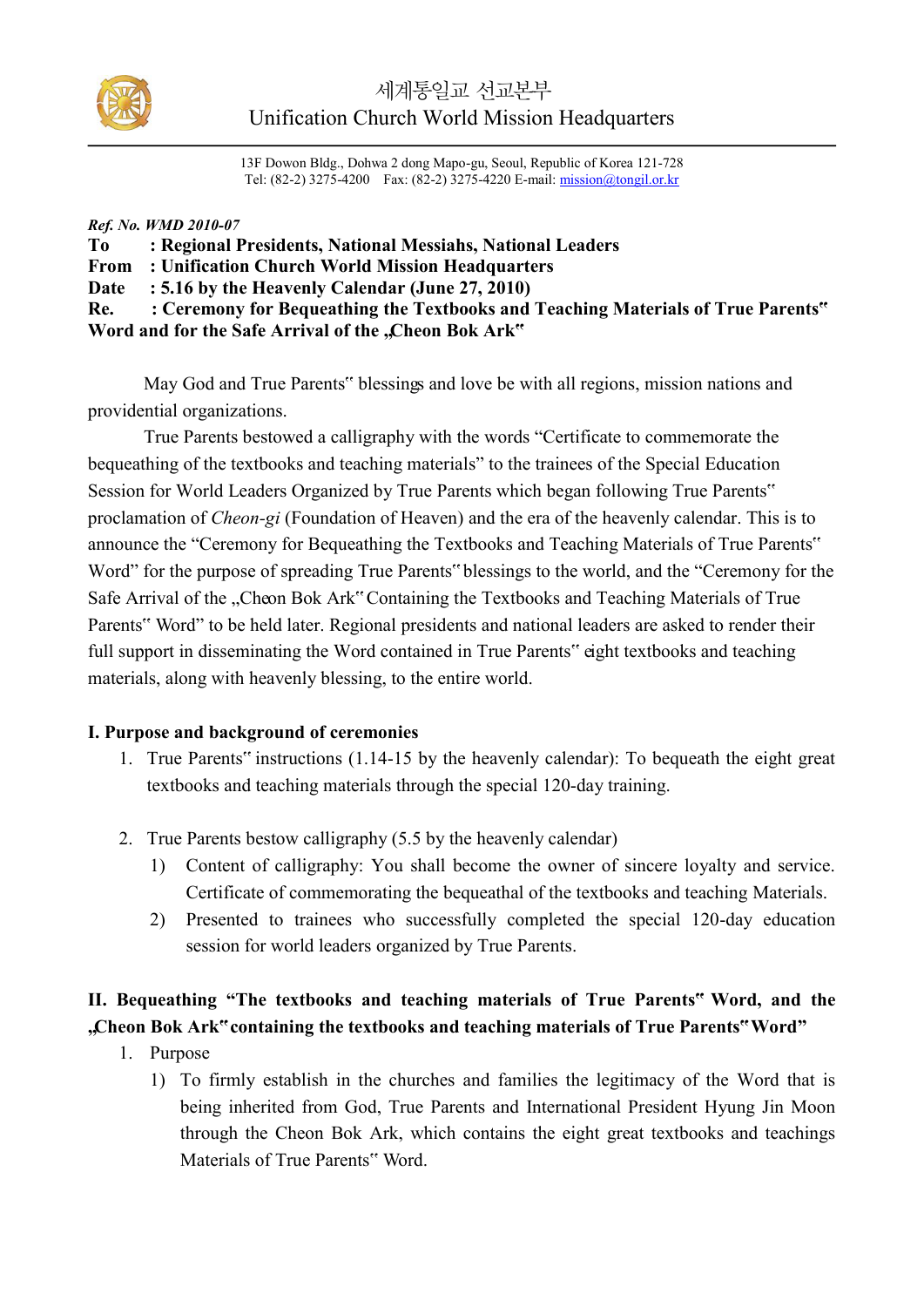

13F Dowon Bldg., Dohwa 2 dong Mapo-gu, Seoul, Republic of Korea 121-728 Tel: (82-2) 3275-4200 Fax: (82-2) 3275-4220 E-mail: mission@tongil.or.kr

- 2) To spread and firmly establish worldwide the legitimacy of the Word that is being inherited from God, True Parents and International President Hyung Jin Moon through the leaders who successfully complete the special education for world leaders organized by True Parents (those who receive the "Cheon Bok Ark" which contains the eight great textbooks and teachings Materials of True Parents" Word).
- 2. Method: Inherit them through the "Ceremony for bequeathing the textbooks and teaching materials of True Parents Word" during the closing ceremony of the special 120-day education session for world leaders organized by True Parents.
- 3. Policy points
	- 1) The "Cheon Bok Ark" shall be bequeathed only to the trainees who successfully complete the special education session (the full 120-days) for world leaders that True Parents organized and to the churches that these trainees belong to. Note, if it is not clear to which church the trainee is registered, the bequeathing ceremony should be conducted in consultation with the national leader.
	- 2) The requirements for having completed the special 120-day education are: First, to have completed the hoondok reading of the eight great textbooks and teaching materials;

Second, to have satisfied the attendance requirement;

Third, to have passed a test in eight Divine Principle lectures;

Fourth, to have completed the full payment of the education fee.

- 3) Family churches will be given one Ark to be used for both the family and church (because all blessed families are in essence a family church.)
- 4) Leaders belonging to the regional headquarters or national headquarters who have completed the special 120-day education may take the Cheon Bok Ark to the regional or national headquarters. (The Ark will hence belong to the regional or national headquarters.)
- 5) If multiple members all registered at the same church have completed the special 120 day education, the church shall be given one Ark while each family will be given one Ark.
- 6) A Cheon Bok Ark given to a person who completed the special 120-day education may not be transferred to another blessed family or church.
- 4. Types of Ark
	- 1) For the Church: One Ark will be given to the church to which a trainee (who completed the special education) is registered. Even if there are more than one person from the same church who completed the education, only one Ark will be given to that church.
	- 2) For the Family: One Ark will be given to the family of the trainee who completed the special education.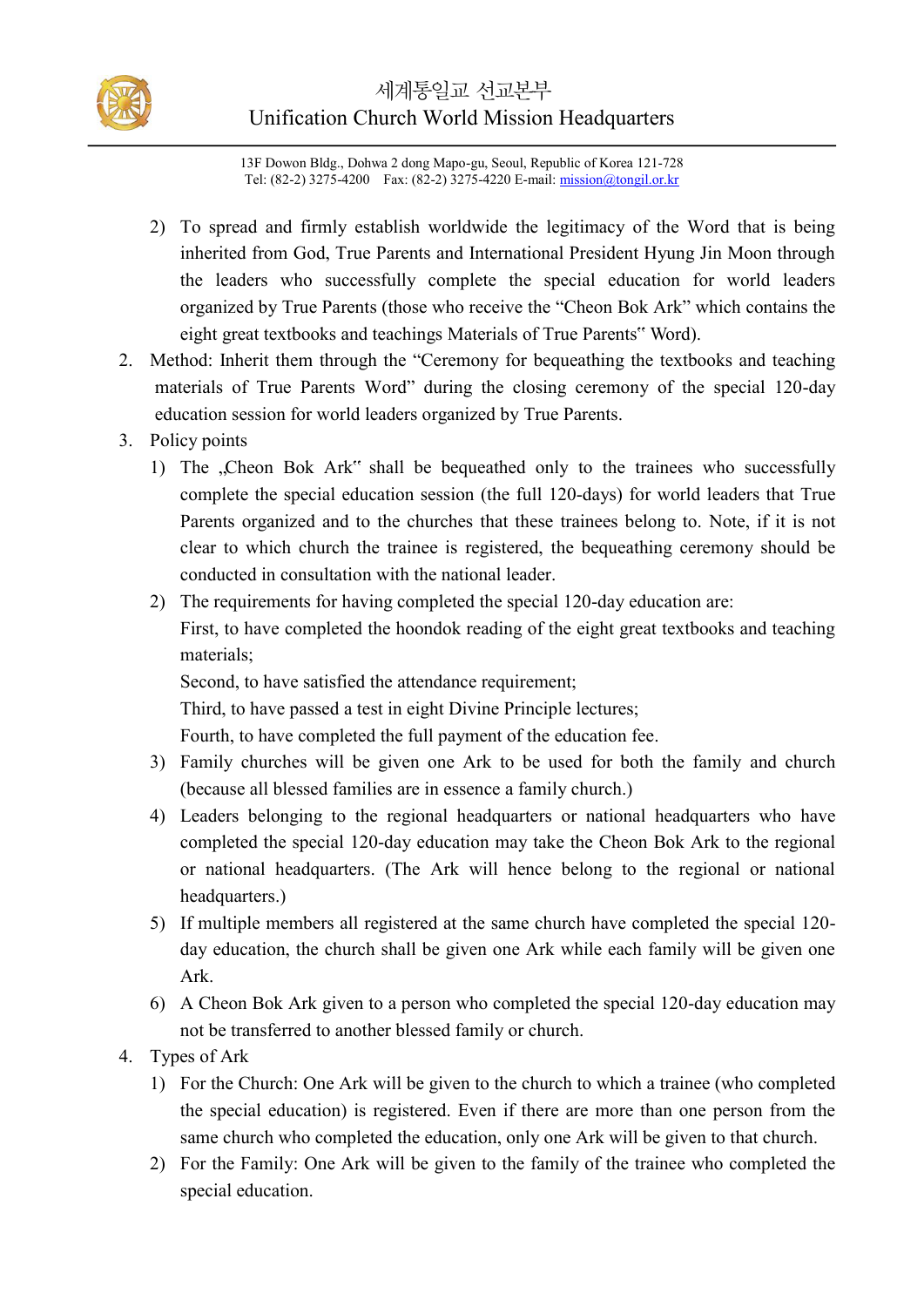

13F Dowon Bldg., Dohwa 2 dong Mapo-gu, Seoul, Republic of Korea 121-728 Tel: (82-2) 3275-4200 Fax: (82-2) 3275-4220 E-mail: mission@tongil.or.kr

- 5. The bequeathal of the Cheon Bok Ark to a church is done so by the trainee who successfully completed the education by displaying absolute obedience to True Parents" order. Thus, the church or national headquarters should deliberate on this matter and offer the necessary financial and administrative support to complete the receipt of the Ark.
- 6. The receiving church must make a monetary offering to receive the Cheon Bok Ark.

### **III. Ceremony for the safe arrival of the textbooks and teaching materials of True Parents" Word (for ceremonies held at the churches)**

- 1. Purpose
	- 1) To firmly establish True Parents" eight great textbooks and teaching Materials that was inherited through the special 120-day education as the center of the Word and faith in the churches and families and its legitimacy.
	- 2) To create an opportunity for a new resurrection centering on the eight great textbooks and teaching Materials that was produced as the fruition of True Parents<sup>"</sup> true love.
	- 3) To offer devotion centering on the Word of the eight great textbooks and teaching Materials and make the resolution of creating an actual foundation for the reunification of North and South Korea by Foundation Day on January 13, 2013.
- 2. The ceremony should be carried out by:
	- 1) Those who have completed the entire (120 days) Special Education Session for World Leaders Organized by True Parents
	- 2) If the person who completed the education is not a pastor (or one with a public mission), he/she should consult with the national leader (official recognized by the World Mission Headquarters) when conducting this ceremony.
- 3. Date: The ceremony should be held on the first Sunday, seven days after the leader returns to his/her country (or church) after having completed the Special 120-day Education Session for World Leaders Organized by True Parents
- 4. How to conduct the ceremony:
	- 1) After completing the special 120-day education, the participant should return to his/her church and offer devotions centering on the eight great textbooks and teaching material of True Parents" Word. Each church should decide and proceed with offering these devotions.
	- 2) A banner for the Ceremony for the Safe Arrival of the Textbooks and Teaching Materials of True Parents" Word should be hung in the chapel when conducting the ceremony. The wording should be: **Ceremony for the Safe Arrival of the Cheon Bok Ark Containing the Textbooks and Teaching Materials of True Parents" Word at [name of church] Church.**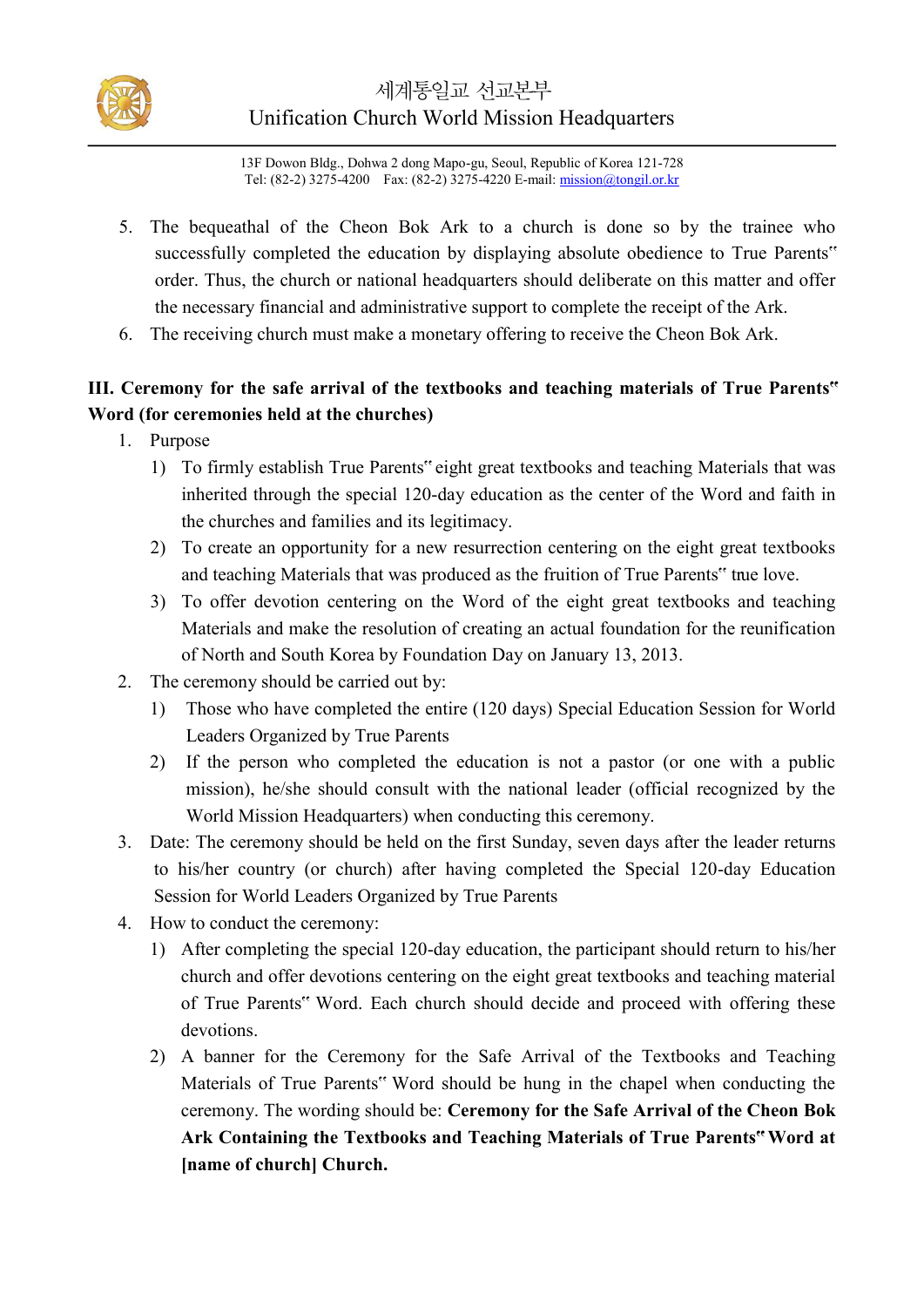

## 세계통일교 선교본부 Unification Church World Mission Headquarters

13F Dowon Bldg., Dohwa 2 dong Mapo-gu, Seoul, Republic of Korea 121-728 Tel: (82-2) 3275-4200 Fax: (82-2) 3275-4220 E-mail: mission@tongil.or.kr

- 3) The ceremony should be held with all members of that church in the spirit of attendance of the Cheon Bok Ark.
- 5. Sample program for the ceremony:
	- 1) Opening prayer
	- 2) Hoondok reading (Excerpts from True Parents" address regarding the special 120-day education)
	- 3) Ceremony for the safe arrival of the Cheon Bok Ark containing the textbooks and teaching materials of True Parents" Word. The Ark should be placed before True Parents" picture.
	- 4) Special address by the church leader (or person who is receiving the Cheon Bok Ark containing the textbooks and teaching materials of True Parents" Word) Title of speech: *The Providence Centering on the Eight Great Textbooks and Teaching Materials, and Their Significance*
	- 5) Holy Song (Congratulatory song): Prepare and perform a congratulatory song to commemorate the arrival and placing of the Cheon Bok Ark containing the textbooks and teaching materials of True Parents" Word in the church.
	- 6) Benediction
	- 7) Closing
- 6. Administrative matters:
	- 1) Within seven days of the Ceremony, please be sure to submit a report on the ceremony to the Unification Church World Headquarters Church (Cheon Bok Gung).
	- 2) Reports should be submitted via e-mail to  $kisik0905@hammail.net$  addressed to Mr. Kisik Lee of the Education and Witnessing Department of Cheon Bok Gung.

#### **IV. Ceremony for the safe arrival of the textbooks and teaching materials of True Parents" Word (for ceremonies held in each family)**

Please follow the above instructions (refer to **III**.) to hold a ceremony centered on the person who completed the special 120-day education, with all members of the family.

#### **V. Rules for the use of the Cheon Bok Ark containing the textbooks and teaching materials of True Parents" Word**

- 1. The Cheon Bok Ark containing the textbooks and teaching materials of True Parents" Word should be placed in the most sacred place in the church or home.
- 2. The eight great textbooks and teaching materials should be placed inside the Cheon Bok Ark and should be taken out of the Ark only to be used for hoondokhae. After hoondokhae they should be returned and placed within the Ark.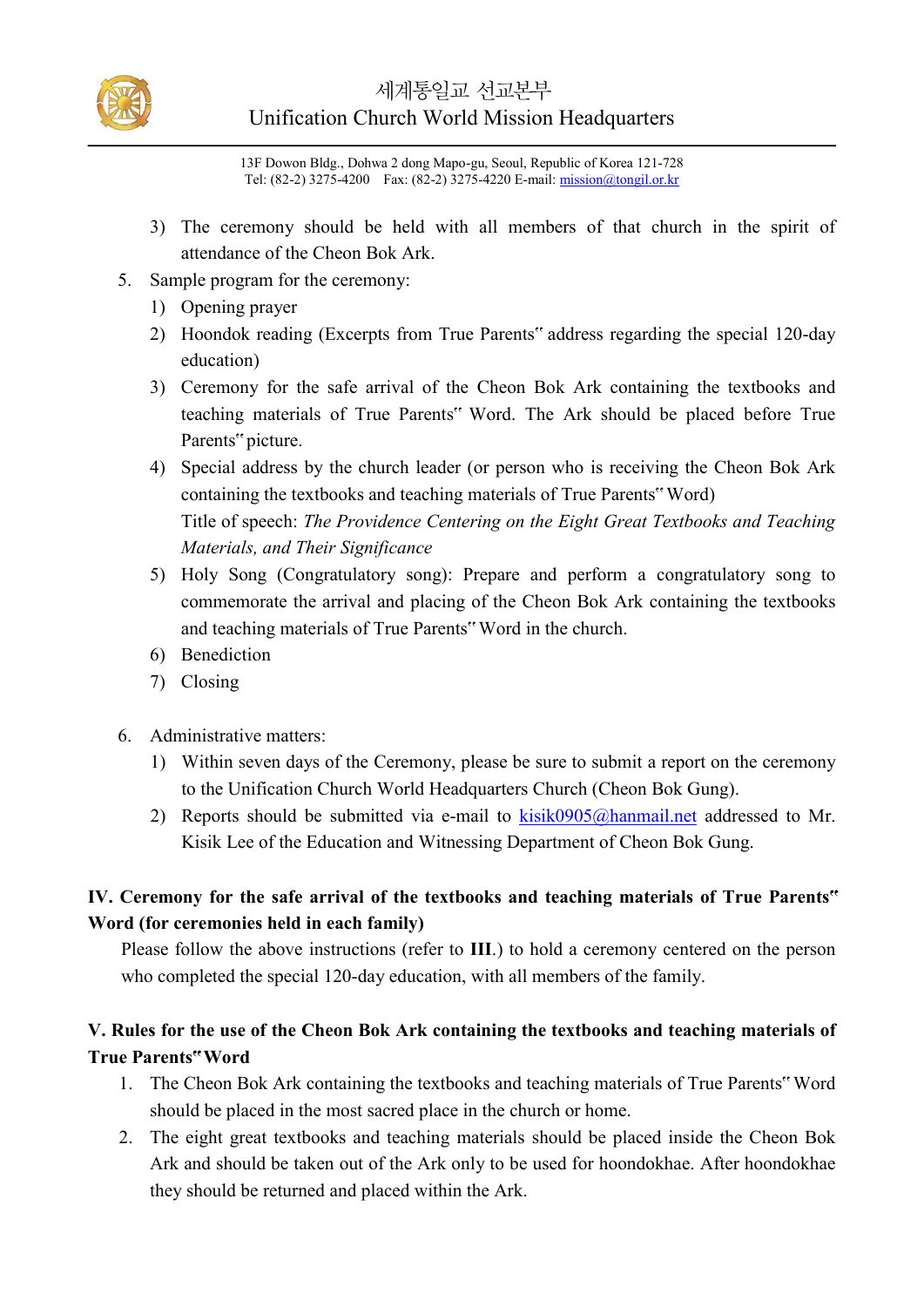

## 세계통일교 선교본부 Unification Church World Mission Headquarters

13F Dowon Bldg., Dohwa 2 dong Mapo-gu, Seoul, Republic of Korea 121-728 Tel: (82-2) 3275-4200 Fax: (82-2) 3275-4220 E-mail: mission@tongil.or.kr

VI. It is also strongly recommended to offer other devotions in allowing the eight great textbooks and teaching materials and the Cheon Bok Ark, which are the fruits of the victory of True Parents" true love, to be firmly established in the churches and families.

- \* Attachments
	- Hoondok reading materials: Excerpts from True Parents" address at the Special Education Session for World Leaders Organized by True Parents (1.14-15 by the heavenly calendar)
	- PowerPoint presentation on the significance of the bequeathal of the Word

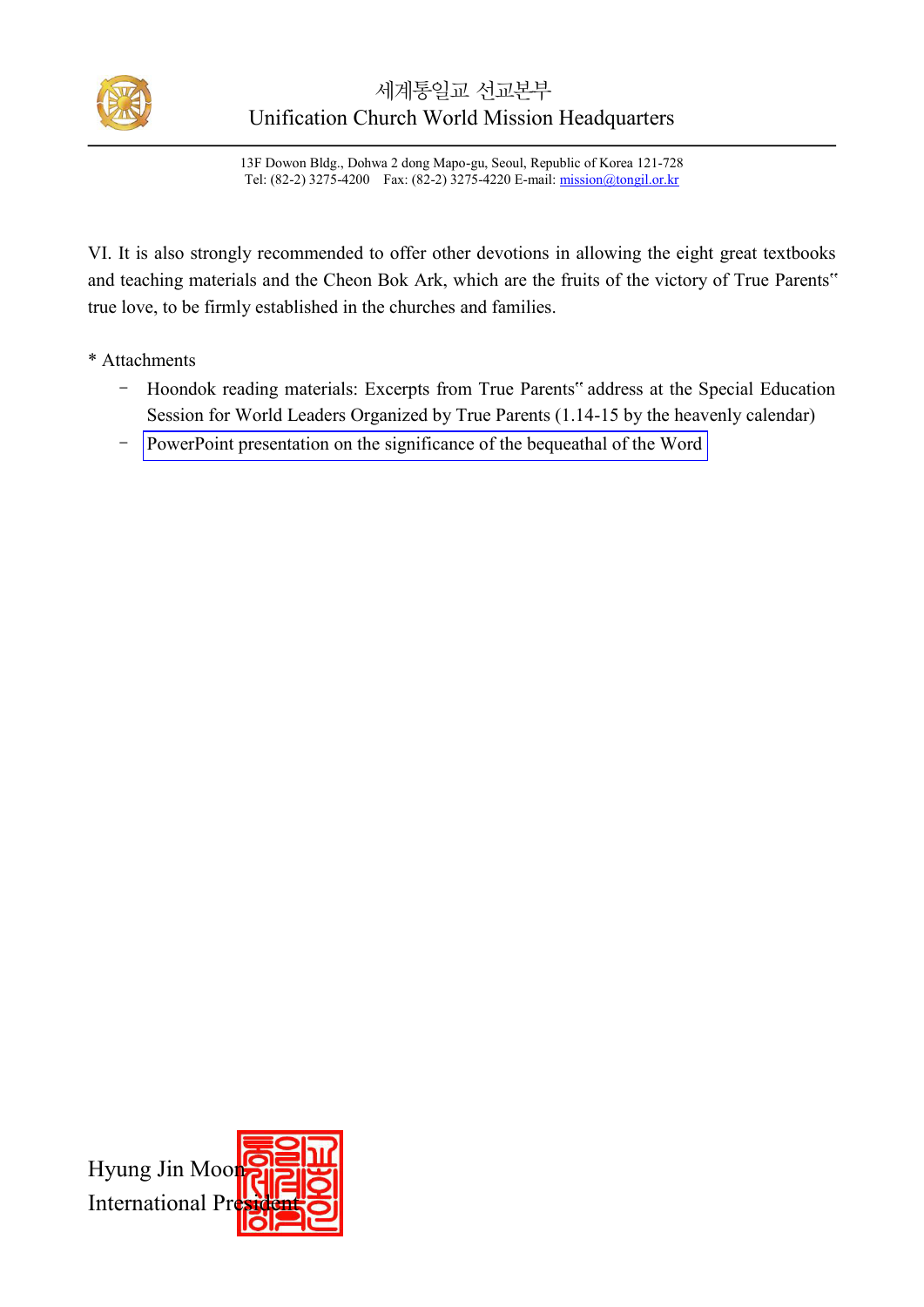# **Special Education Session for World Leaders Organized by True Parents**

(Excerpts from True Parents' address given at the Central Training Center on February 28 and March 1, 2010)

## **I. Goal**

- $\checkmark$  It is necessary for you to return and carry on with what remains to be done, thus becoming the representatives of Rev. Moon, and say "The young people should march forward with our banners flying high. Let us begin anew!" That is why this workshop is being carried out again. (February 28, 2010)
- $\checkmark$  I told you Unification Church members to save the nation, but... (March 1, 2010)

## **1. Competence**

- $\checkmark$  This is for you to become competent enough to be able to say your say and overcome all obstacles, like Dr. Seuk here, even if you were facing top-level executives of a country. (February 28, 2010)
- $\checkmark$  You should have enough social knowledge to be able to criticize the leader of your nation. How could someone who is incapable of doing so take responsibility? (March 1, 2010)
- $\checkmark$  Do you have the means to stop others in the political sector of your worlds, when you are not strong enough to do so? (February 28, 2010)
- $\checkmark$  You need to know the state of affairs in this world. In living in this world, you need to have the leadership to not become the friends of evil people but instead to become their sympathizers and teachers. (March 1, 2010)
- $\checkmark$  A person who cannot stand in an independent position by himself and set an example before others in his environment cannot become a leader. (March 1, 2010)
- $\checkmark$  You need to study many languages. You must study them. You need to be able to speak at least five languages. (February 28, 2010)
- $\checkmark$  Make plans only after you have heard and understood about things. (February 28, 2010)

# **2. Autobiography**

- $\checkmark$  Whoever has come for the workshop needs to give his personal testimony during that period. Why must you give testimony? You need to write your own autobiographies. What have you done here? And after the workshop, you will go out and work for four years, and for each year you work, you should keep a record of whom you should meet and what kind of a person he should be, and be resolved to fulfill your responsibility in at least 20 percent of the work, by forming a connection and sowing the seed that will stay established for good. Such will be the material for the autobiography you will leave behind you. (February 28, 2010)
- $\checkmark$  The audience is the object partner in the second stage. The object partner in the first stage is a one-on-one relationship in man and woman, and you need to start preparing to write an autobiography in which you will leave behind a record of the facts that you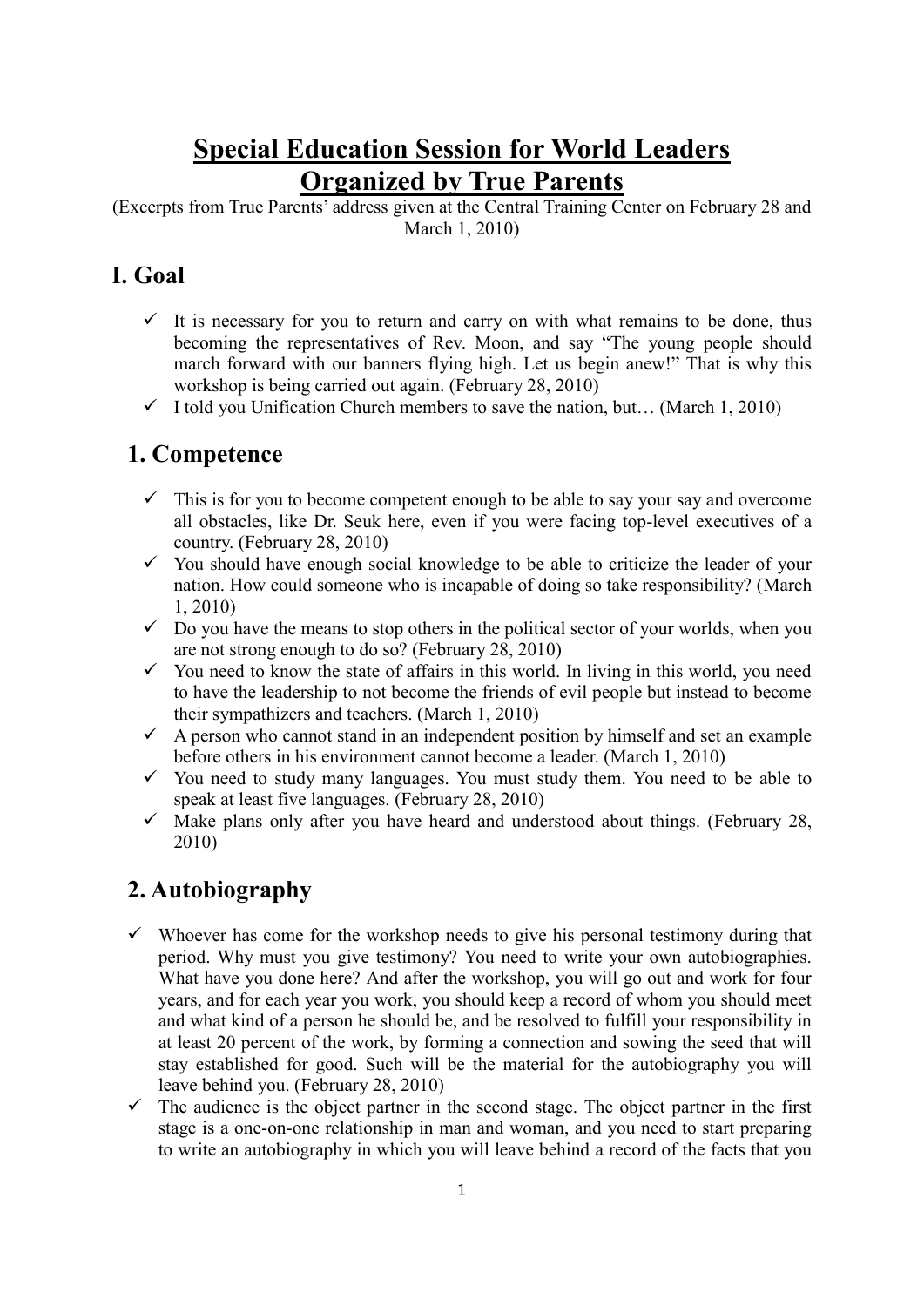can reveal in candor to the object partner in the first stage, the facts that you could talk about and compare to even before God Himself, and win recognition from Him. (February 28, 2010)

- $\checkmark$  From the viewpoint of our descendents, they will say "The period this book was written in was the period of such and such a time, and these are the accomplishments achieved by our ancestor!" When you go to the spirit world, it will become your asset. Therefore, you need to leave an autobiography behind you. (February 28, 2010)
- $\checkmark$  Only when you know this can you make a record of what your elder brothers and sisters have done, what your ancestors have done, and what your descendents will be able to do as they carry on our tradition, by personally becoming the witness to your surroundings. In future, many people in high places in your nations will publish many evidences in books. Centering on the autobiographies of hundreds of people with precious titles, you will need to teach where the spirit and ethos of the entire people of your nations is flowing towards. Isn't that the conclusion to our God-given mission as we fulfill our responsibility of promoting the autobiography? (March 1, 2010)

### **II. Period**

 $\checkmark$  You need to pay attention in the workshop until the end, and since three times four is twelve (3X4=12), the period of 120 days is definite and you need to stay in this region during that period. Do you understand? (March 1, 2010)

### **III. Participants**

- $\checkmark$  I said that those over 48 years of age should not participate. (February 28, 2010)
- $\checkmark$  Are there 200 people here today? That's not enough even to make a small group, and yet you have gathered them and called me here? Why haven't you made preparations? (February 28, 2010)
- $\checkmark$  Centering on the age of 48... (February 28, 2010)
- $\checkmark$  I said only those under 48 years of age and with a masters degree should be called here. (March 1, 2010)
- $\checkmark$  Well, are you worried you might lose your jobs if you come here? Rev. Moon also abandoned his job and his nation and went forth empty-handed, so why are you complaining when you have food to eat and families and means of earning a living? (March 1, 2010)
- $\checkmark$  If you have intelligent brothers or uncles near you, bring them to attend this workshop without fail for your descendents and your clans. (February 28, 2010)
- $\checkmark$  It feels good to see so many young people gathered here. (March 1, 2010)

#### **1. Duties**

 $\checkmark$  There are three important advices I can give to you. The first is to respect your group leader. And what would come next? Don't forget to give testimony. In order for you to touch the hearts of all the people gathered here, centering on whichever date is set for you, you need to read your testimony ten times, a hundred times and more even if you don't know the date you are to do it. Since you don't know when you might be asked to give testimony, you need to read it a hundred times till you are ready to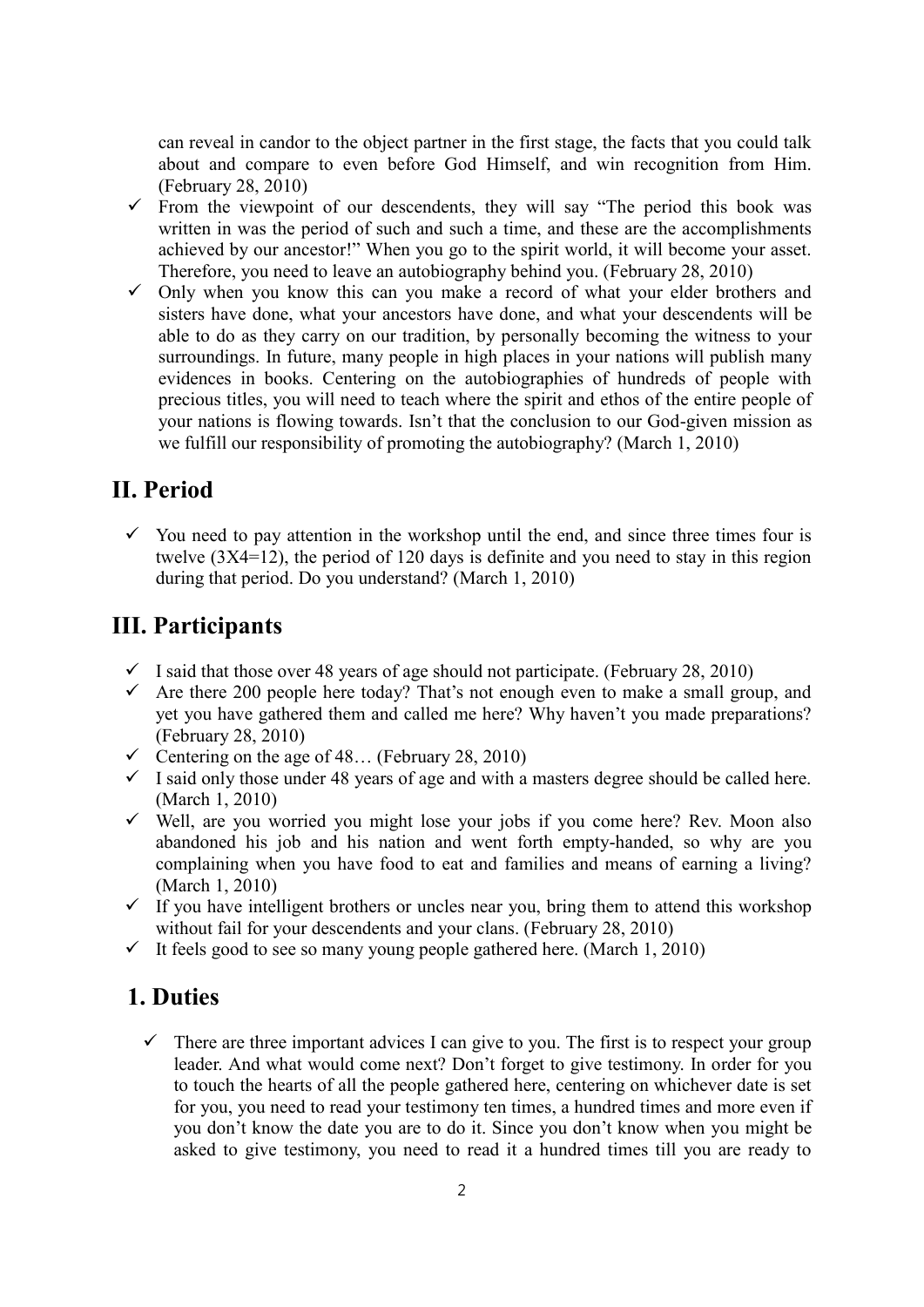convey the words that can move others from a position closer to their hearts than any other. You must not lie when giving testimony. Do you understand? If you follow these three advices, I can guarantee that you will win the right to become the heirs of God as His sons and daughters, as I have told you before. (February 28, 2010)

## **2. Attitude**

- $\checkmark$  Those who are nodding off, and those who are not paying attention in the workshop, should all be dismissed. (February 28, 2010)
- $\checkmark$  Don't come here to boast of yourselves. (February 28, 2010)
- $\checkmark$  Those who desire to reach high places should begin from the lowest. (February 28, 2010)
- $\checkmark$  Rookies shouldn't come here to show off that they are rookies. Don't give off a bad aura and instead come here fully prepared. (February 28, 2010)
- $\checkmark$  Don't complain even if you are a little uncomfortable. (February 28, 2010)
- $\checkmark$  Don't criticize. (February 28, 2010)
- $\checkmark$  I ask you to endure and overcome difficulties. (February 28, 2010)
- $\checkmark$  You should become the people who can make Heaven weep tears, and at the same time be joyful, when you go to the Kingdom of God. Knowing the most sorrowful circumstances of God, you should be able to shed tears at a word. You should be able to sympathize with those who have followed the same path before you, and you should also be able to sympathize with those who are better off or worse off than you, with tears. I hope you will understand that this is one of the traditions of the world of love, and so endure and pay close attention in Hoondokhwe sessions. (February 28, 2010)
- $\checkmark$  40 years ago, I was younger than you are now, wasn't I? When you think about that, you can resolve to yourselves, "I will not be beaten by Rev. Moon." (February 28, 2010)
- $\checkmark$  Only when you form a relationship centered upon yourself can that connection remain closely related to you. That is inevitable because the beginning is connected to the end in karma. (February 28, 2010)
- $\checkmark$  You don't know when I might drop by again. I could come at 1 am, when you are all asleep, and hold an urgent meeting. (February 28, 2010)
- $\checkmark$  You need to become immersed in this until you are crazy about it. When you are immersed, you can be resurrected. To be resurrected again! (February 28, 2010)
- $\checkmark$  Since we know that the world in our hearts, the inner world, is precious, it is not the facial features of others that matter but rather their words and their actions. The question is what fruits they have borne, so if you live like that, then I will vouch for you without fail. (February 28, 2010)
- $\checkmark$  Don't spend your days in idleness when you know that the world can tumble down in an instant. (March 1, 2010)

### **IV. Workshop Fee**

 $\checkmark$  You like to get things for free, but this time there is a workshop fee. (February 28, 2010)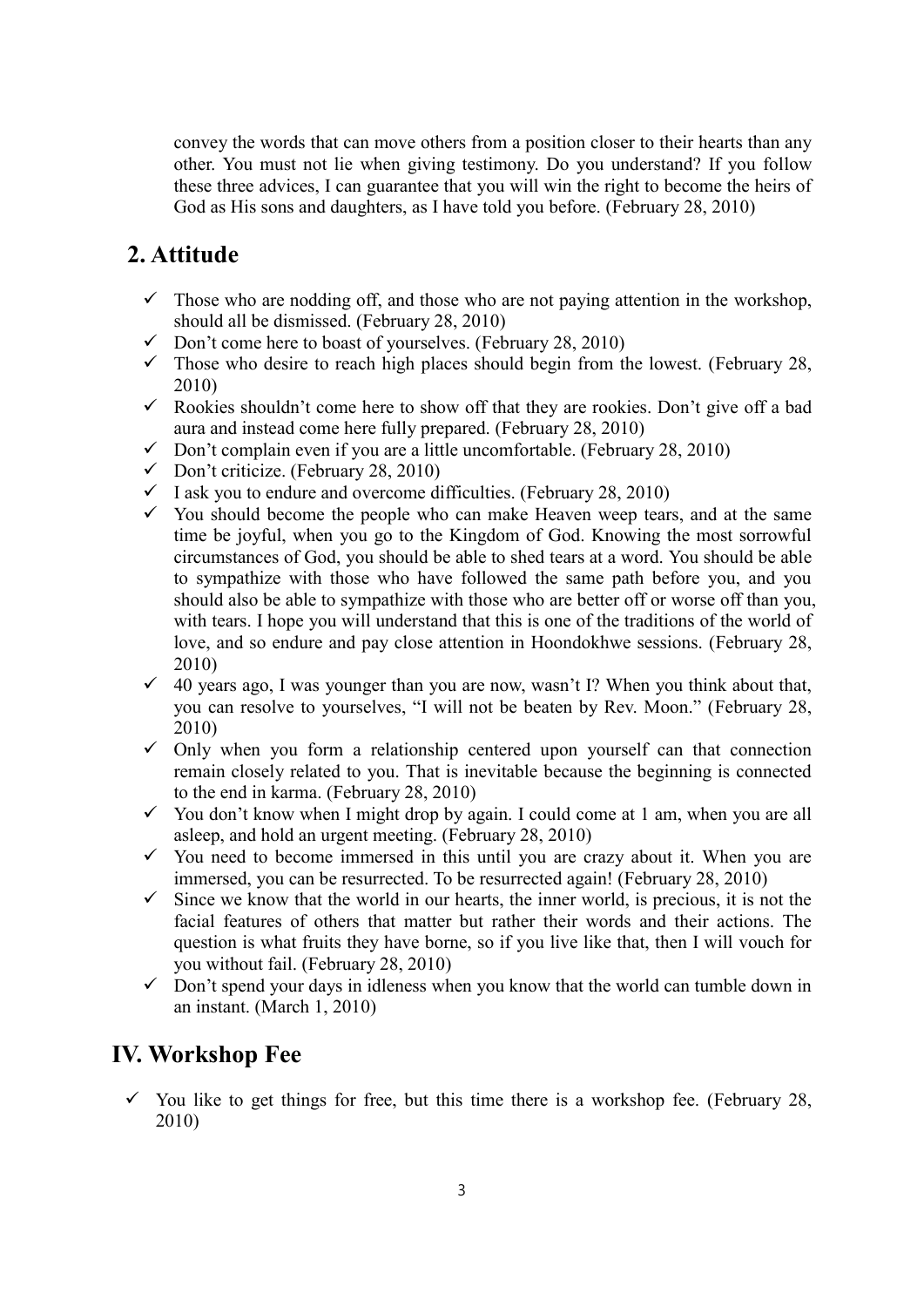# **V. Organization**

- $\checkmark$  In regard to the organizational and structural content, everyone needs to undergo organizational training that surpasses the structures of government, communism and the US. When all peoples of nations are thus armed with such an education from grade school to college, there would be no fights in the land. (February 28, 2010)
- $\checkmark$  How many members should each group have, ten, twelve or thirteen? (February 28, 2010)
- $\checkmark$  Centering on the group leader, there should be twelve, no, ten members. It cannot be nine. Starting from ten, there can be eleven, twelve, thirteen, fourteen, and fifteen in a group, and even sixteen, for the couples should be paired up. (February 28, 2010)
- $\checkmark$  Select group leaders, so that the people in charge can be served by those below them. Unless the idea of serving those in charge is nurtured, the family will disappear. (February 28, 2010)
- $\checkmark$  Putting twelve or thirteen or more or less in a group, the people in charge of the groups should be chosen once a month. Since three times four is twelve, (3X4=12), during the four months you should serve the four group leaders more than even your own parents, brothers or sisters. Thus you will make the key by which can be opened all that was blocked in the gap between Cain and Abel, the unfilial piety between parents and children, the foundation of nation and patriotism, and the foundation of God and His followers. You have the means to make the key for both inside and out. (March 1, 2010)

## **VI. Program**

- $\checkmark$  What should the workshop be based upon if there is a textbook already made for the workshop? I have designed a program for the workshop, and if you come to me of your own accord and say, "We will do such and such things", do you think I will follow what you have made? Who made this program? (February 28, 2010)
- $\checkmark$  You don't know where God is, what the Kingdom of God is like, and how the people of Heaven are to form a relationship with this earth in future. This program is designed to teach you these things, but how can such a great program, which is tens of thousands of times bigger, be made to fit in? It can't be adjusted. Therefore, you need to pass through the process of asking and answering questions centering on the matter of life and death based on a strong leadership system. (February 28, 2010)
- $\checkmark$  Even though there are millions of people in the entire universe, only the person who can serve the One Being can become the leader of the human world. No one, however, knows about the One Being, God. (February 28, 2010)
- $\checkmark$  I have already talked about the program concerning that on my way here this morning. (February 28, 2010)
- $\checkmark$  From March, I have to make plans centering on a new program, and I also have many other things to do besides. Since you know what you are supposed to do in the process of continuing with your studies, go on with what you are doing, and I will work on my own things. (February 28, 2010)
- $\checkmark$  Next time, set a time to come and make a detailed report on the program to me. There were many things to amend. (February 28, 2010)

## **1. Devotion**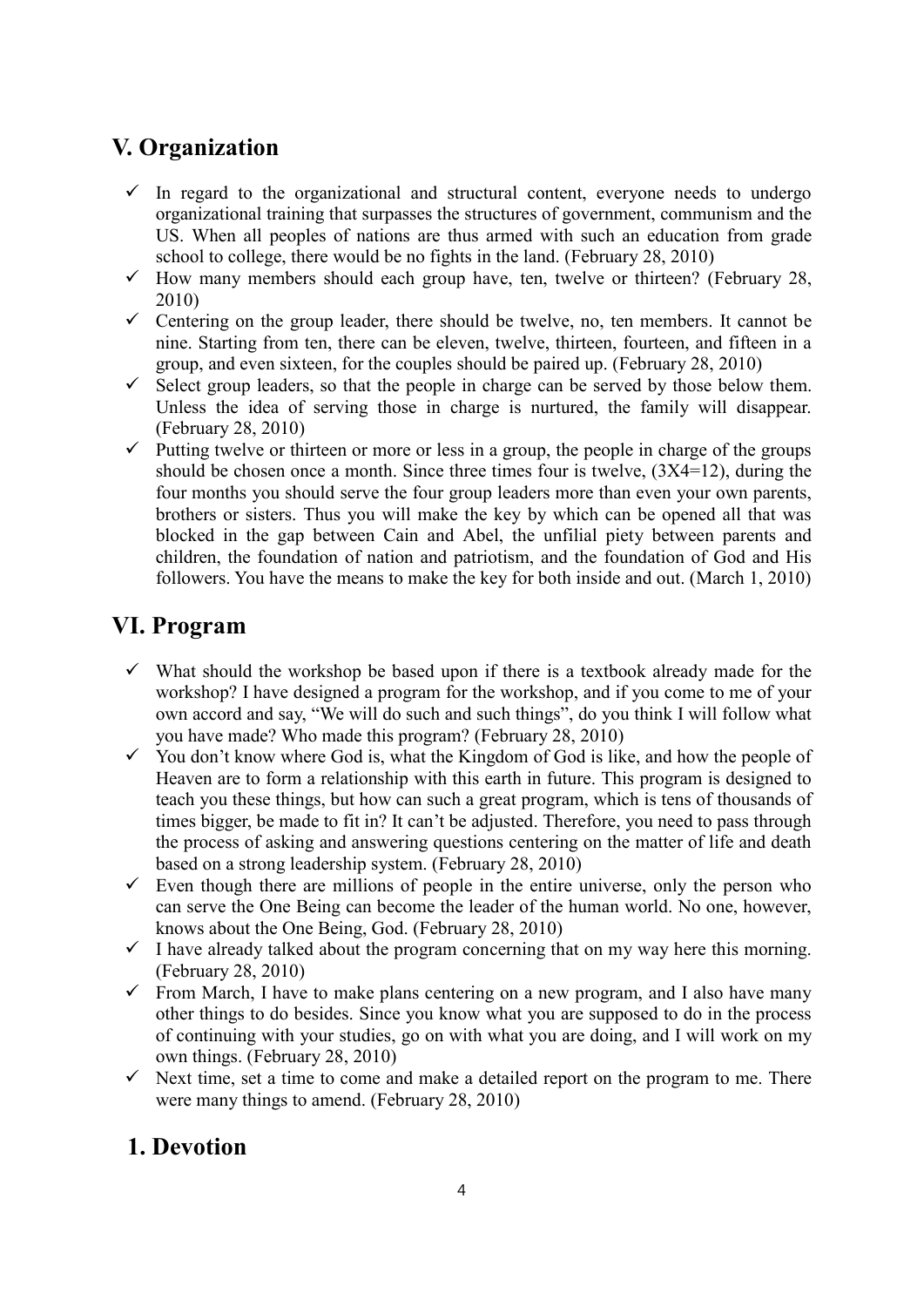- $\checkmark$ I made preparations from before dawn. You need to make devotion. (March 1, 2010)
- $\checkmark$  You should pray. When you pray, all that you pray about comes true. If you pray about someone's life, and that person doesn't believe in it, then he will be taken. It is a very important matter. (March 1, 2010)

#### **2. Hoondokhwe**

- $\checkmark$  Pay attention in Hoondokhwe sessions. Therein lies your way to blessings and the golden path. This is infallible. (February 28, 2010)
- $\checkmark$  You must remember the contents of Hoondokhwe every day without fail. (February 28, 2010)
- $\checkmark$ Becoming a representative who disregards Hoondokhwe sessions is the greatest obstacle in receiving the workshop. (February 28, 2010)
- $\checkmark$  Hoondok ministers, carry out Hoondokhwe! (February 28, 2010)
- $\checkmark$ This Cheon Seong Gyeong should be read on such and such days, and henceforth everyone should do Hoondokhwe every day and Hoondokhwe sessions will become more important than ever. Therefore, those Unification Church members who do not have this book will fail. (February 28, 2010)

#### **A. Textbook**

- $\checkmark$  If the universe grew through power alone, then it couldn't grow if the origin of that power was cut off. Where is the eternal power? Where is the eternal ideology? Since there isn't one, I have introduced the eternal ideology through this book, and that is why this book was made. (February 28, 2010)
- $\checkmark$  What is Cheon Seong Gyeong? This was not easy. It took thirty years. The World Scripture took 50 years. Herein lies the gist with which you can criticize the most famous scholars and doctors, thinkers and systems of the world. What is Pyeong Hwa Shin Gyeong? It is the scripture of God through which peace can be brought about. (February 28, 2010)
- $\checkmark$  You will be taught from today. I have made this textbook. This textbook is not the textbook of God. It is the textbook for God's providence of salvation after the fall, and does not deal with the world before then. Only when you know about the roots can you know about the stem, and only when you know about the stem can you know about the branch, and only when you know about the branch can you know about the leaf, and only when you know about the leaf can you know about the flower, and only when you know about the flower can you know about the fruit. (February 28, 2010)
- $\checkmark$  You need to have all these books. You need to prepare them all to receive the workshop. Do you intend to share others' books? That is unacceptable. (February 28, 2010)
- $\checkmark$  Completely and thoroughly fulfill your duties. And the key to doing so lies in this. What is this? It is the textbook. (March 1, 2010)
- $\checkmark$  Centering on the 14 years, I have made the textbook before I topped 70 percent of the limits of my capacity. This textbook is needed thus. (March 1, 2010)
- $\checkmark$  I have made them all, all the textbooks. What for? What would we do with them? They will be republished and emphasized, because at present there isn't an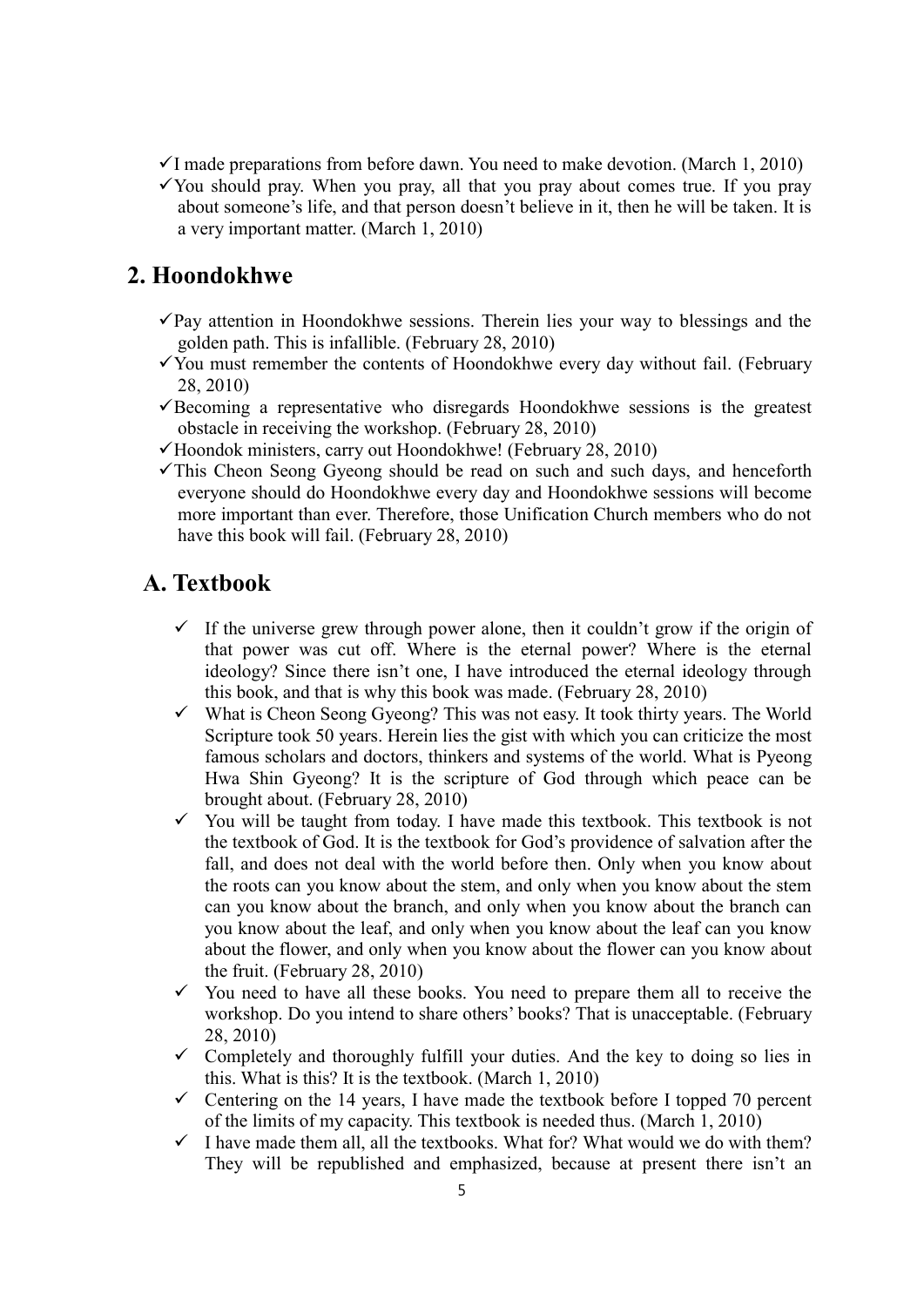enclosure wherein the young people can be made to shed tears and nurtured to grow. The economic and national foundations that their mothers and fathers have laid before them are still intact because I have connected them to the foundation laid down by Heaven, through the many victories and meritorious deeds of Heaven reaching 70 percent. Thus, the nation and the Church are still here. In future, the Church and the nation will cease to exist, because I will do away with them. (March 1, 2010)

 $\checkmark$  Our mission is at present in a conjuncture, and we need textbooks and teaching materials to reveal our path. Since you have the textbook, you can go and read them to others, and if they don't listen, gather all of your relatives and in-laws and have your sons- and daughters-in-law emcee the event, and deliver the content of the workshop to them. Thus, you can turn them around. (March 1, 2010)

#### **B. Prayer**

 $\checkmark$  Did you read the prayer yesterday? I prayed in such words, not omitting even one word. You should memorize it and interpret every part of it. (March 1, 2010)

#### **3. Testimony**

- $\checkmark$  Don't talk about True Parents, but instead give an introduction of yourselves, the background of the family you were born into, and what you have done. In short, introduce and talk about yourselves, and what you have been doing until now. (February 28, 2010)
- $\checkmark$  You should reveal who your ancestors were, what you used to do for a living, and even where you lived in discomfiture and so came to work in the Unification Church. (February 28, 2010)
- $\checkmark$  Talk about what you used to do for a living before you came here, and what the situation of your family is in regard to your mother and father and brothers and sisters. (February 28, 2010)
- $\checkmark$  What did you do for a living? Talk about your career and even where you were dismissed from. (February 28, 2010)
- $\checkmark$  Talk about your merits, and introduce yourselves. (February 28, 2010)
- $\checkmark$  Two people should give testimony each day. (February 28, 2010)
- $\checkmark$  You need to give testimony, and when you do so, do not take others' words as reference. (February 28, 2010)
- $\checkmark$  In your testimony, you need to evidence the life you have led. (February 28, 2010)

#### **4. Witnessing**

 $\checkmark$  In order to be set free from the condition more quickly, you need to hand out 430 copies of the autobiography to others and manage them almost as if they were your own siblings. It is easy to manage them. Don't take an hour for each, but set a time like fifteen minutes, and when you have witnessed to 430 people, keep a journal about them and then you will be able to manage ten, fifty, or even 100 or more in a day. (March 1, 2010)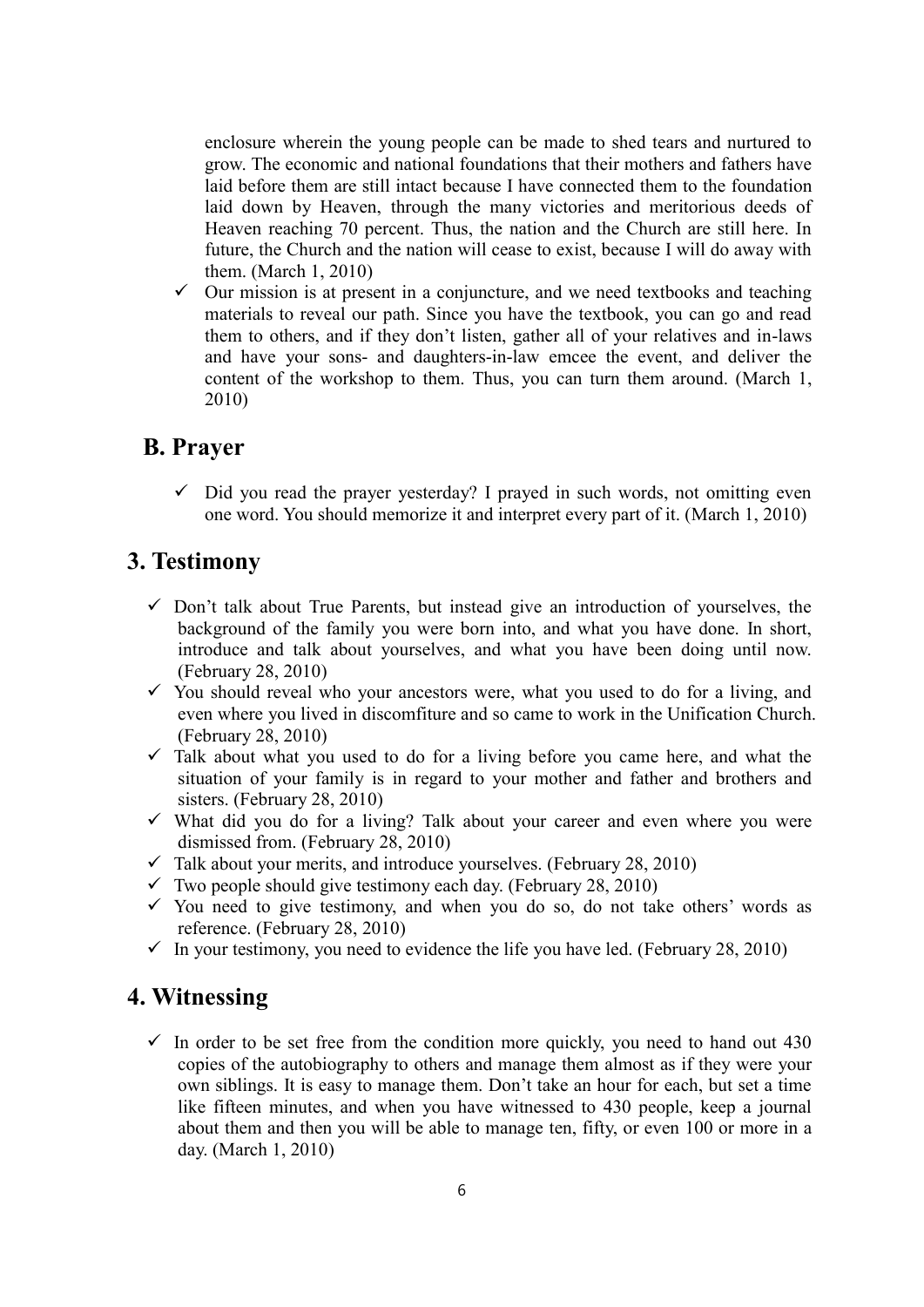$\checkmark$  Divide amongst vourselves which and what number of families you will take responsibility for, and organize and divide yourselves in terms of region, county, and district. (March 1, 2010)

## **5. Religious guidance centered on the Word**

- $\checkmark$  You begin anew from a standstill. History progresses through processes of stops. You need to make arrangements. (February 28, 2010)
- $\checkmark$  Those scattered people who have ideas and intellects are drawn towards a greater magnet. They don't need explanations, for their minds understand. Why? Even though they themselves may not like it, their minds like it. They cannot be parted from the Word. (February 28, 2010)
- $\checkmark$  Os can welcome any number of Xs, and all kinds of history, but Xs cannot welcome even one small O. (February 28, 2010)
- $\checkmark$  Among all the people, all the religious followers, and all His sons and daughters, God only needs the fruit that can love Him the best. (February 28, 2010)
- $\checkmark$  There is only one God, and I too serve under Him as His son. We are all brothers. (February 28, 2010)
- Become young people, that is, have a young state of mind! (February 28, 2010)
- When you say something, put it into practice. (March 1, 2010)
- $\checkmark$  All our Unification Church members have the ability to call together and arouse others. The only way you can move them is to live for the sake of others. (March 1, 2010)
- $\checkmark$  Don't think of it as a coincidence. Facts deemed as coincidences could easily rouse history as the predetermined motive of history. (March 1, 2010)

### **VII. Evaluation**

- $\checkmark$  Now then, you need to have tests. I don't make just anybody a leader of the Unification Church. (February 28, 2010)
- Record the gist of all that I have told you. You will be tested on them. (February 28, 2010)
- $\checkmark$  This time, everyone should be made to take a test. Keep a record of their evaluation grade, because before worrying about what good speakers they are and whether they have fulfilled their duties or not, we first need to see that they are smart enough. You should write autobiographies and give answers intelligently. (March 1, 2010)

#### **VIII. Last words**

- $\checkmark$  I am the one who is to walk the last path. Now is the time for me to gather in the harvest. (February 28, 2010)
- $\checkmark$  I need to go quickly. When I go to the Kingdom of Heaven, I can revolutionize billions. (February 28, 2010)
- $\checkmark$  Why is Rev. Moon still alive? His work is to reap the fruit of God, but since there is only one fruit I can't die yet. Even when I am over 100 years of age, I still need to teach others and leave the one fruit behind me, so that it can be planted and passed on through not only one, two, three or four generations but seven generations. Otherwise, a